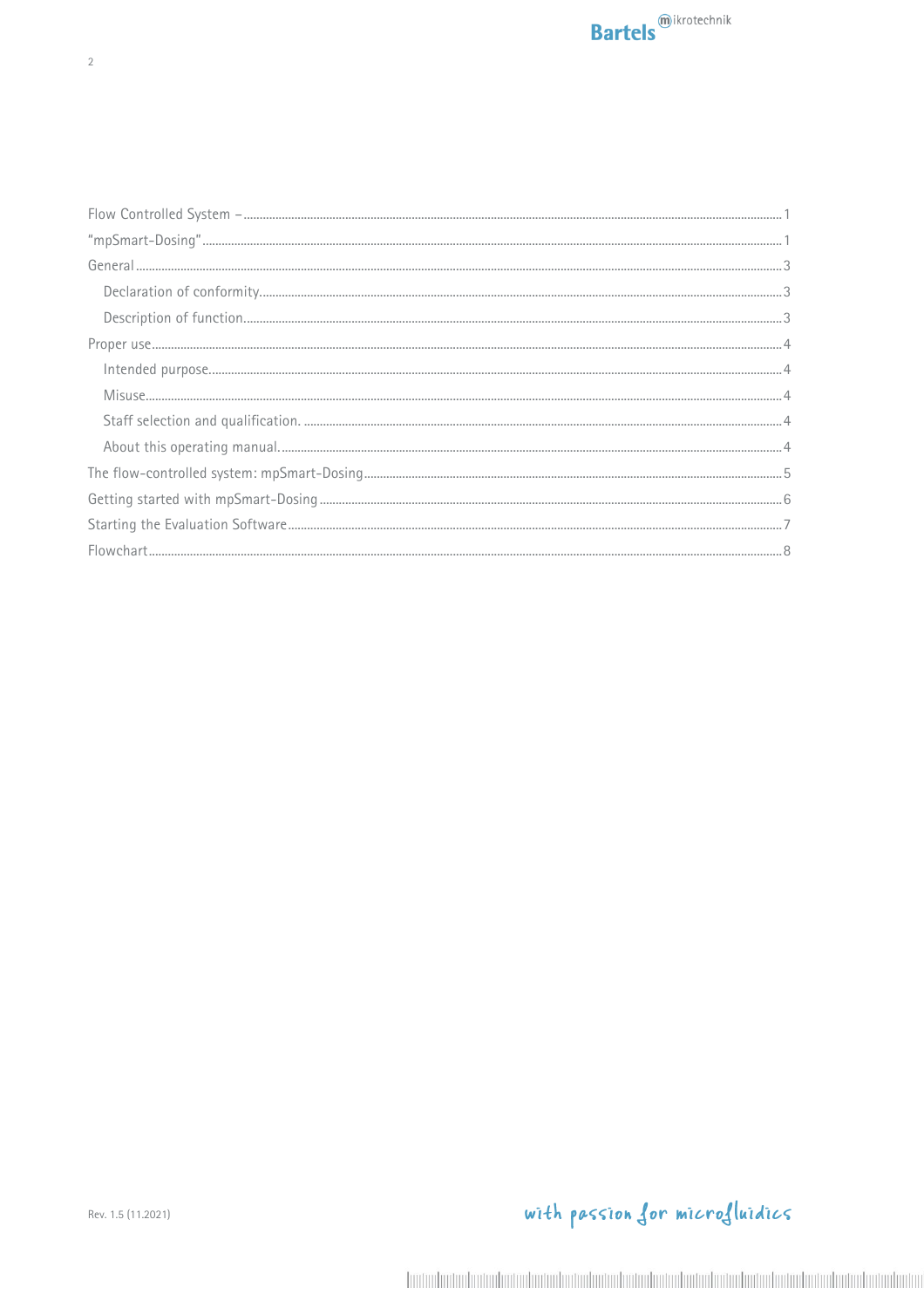#### **General**

This operating manual contains all necessary instructions for the installation, commissioning, operation and maintenance of the evaluation board mpSmart-Dosing controller. The manual is intended to help you achieving optimal results in a short time and shall assist avoiding possible sources of errors. The operating manual of the micropumps and other controllers are available separately.

The products have been designed with state-of-the-art technology and in accordance with all relevant safety regulations. However, a risk of damage to the units, other property, the operator and/or other persons cannot be fully excluded.

Always ensure that specialized and trained personnel will comply with the following general instructions.

Therefore, please keep this manual and hand out copies as required.

Bartels Mikrotechnik GmbH rejects any responsibility for damages to persons or property resulting from noncompliance with the instructions in this manual. In this case all warranties shall be void.

#### **Declaration of conformity.**

Bartels Mikrotechnik GmbH declares that the products are compliant to the RoHS directive 2011/65/EU. The controller comply with the requirements of EMV 2014/30/EU and CE markings have been affixed to the devices. Additionally, the controllers are also compliant to the EU Low Voltage Directive 2014/35/EU.

#### **Description of function.**

The mpSmart-Dosing have been developed for the transport of liquids. The controller has been developed for operating the micropump. Bartels Mikrotechnik can assume no liability for damages resulting from the pump media. This applies especially for hazardous fluids.

The pump must be operated with Bartels Mikrotechnik electronics. Bartels Mikrotechnik GmbH cannot guarantee the proper work of the units with customer specific electronics. If other controllers than the ones from Bartels Mikrotechnik are used, Bartels Mikrotechnik disclaims any warranty.

Moreover, please note that components of the controller and pump are operating with high-voltage. Therefore, persons wearing pacemakers are recommended to avoid the operating system.

Bartels Mikrotechnik assumes no liability for abnormal handling, improper or negligent use of the micropump and the controller that is not conform to the specified purpose of the system. This applies especially for micropump controllers, components and systems of other manufacturers, which have not been certified by Bartels Mikrotechnik.

We guarantee that the micropumps comply with the actual state of scientific and technical knowledge and due to this, the operational risks are limited to a minimum.

Do not open the housing of the micropump and the controllers. In those cases, Bartels Mikrotechnik cannot issue a guaranty anymore. Please keep this manual safe and give a copy to all users.

Rev. 1.5 (11.2021)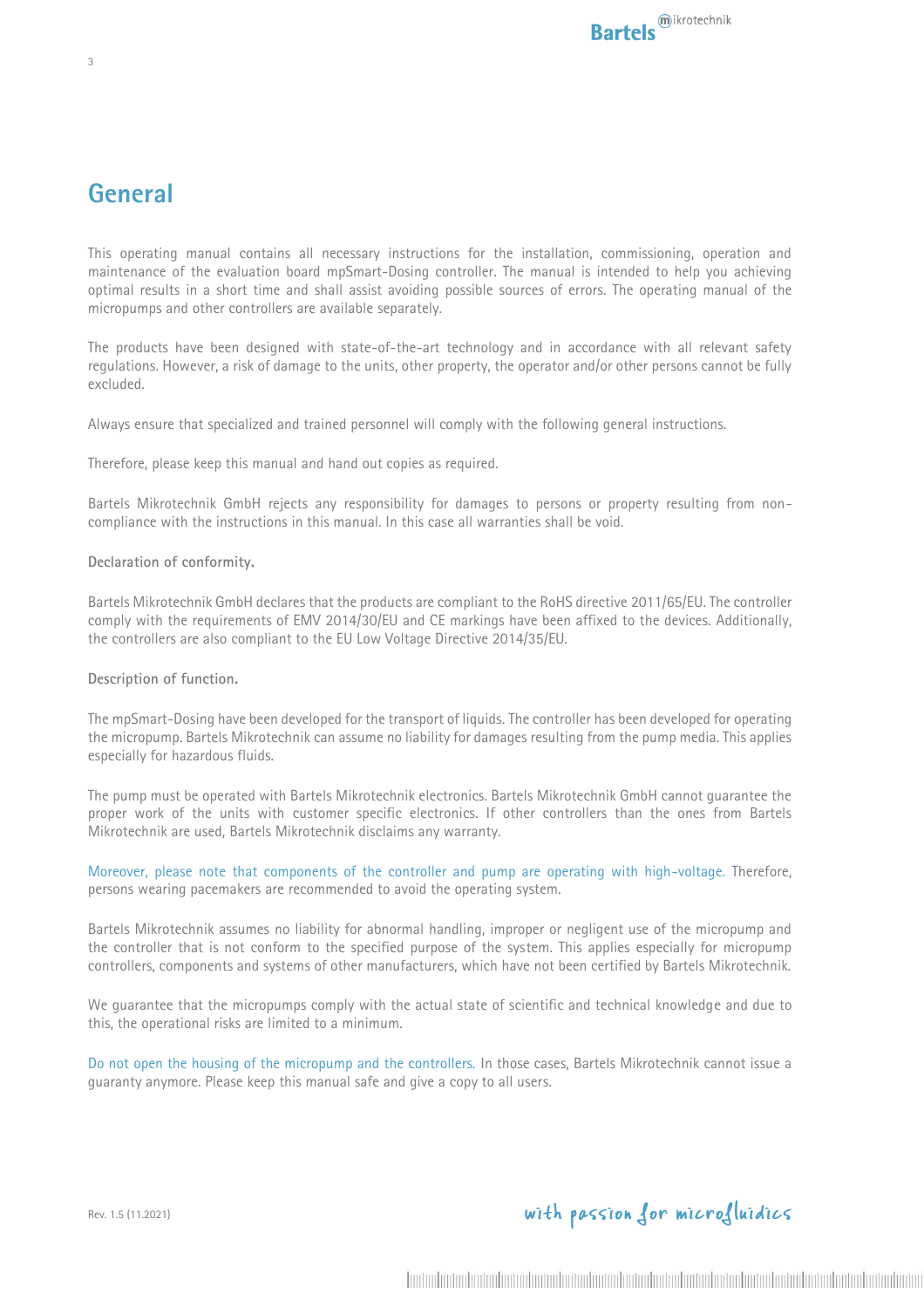#### **Proper use**

4

**Intended purpose.**

The micropump is intended for pumping liquids with varying flow rates controlled by the electronics. The controllers are intended for operating the micropumps. Any other use of the micropump or controller unit is deemed improper.

Do not make any modifications or extensions to the pump or controller without the prior written consent of the manufacturer. Such modifications may impair the safety of the unit and are prohibited! Bartels Mikrotechnik GmbH rejects any responsibility for damage to the unit caused by unauthorized modifications to the pump and risk and liability are automatically transferred to the operator.

**Misuse.**

The use of liquids, which may alone or in combination create explosive or otherwise health-endangering conditions (including vapors) is not permitted.

#### **Staff selection and qualification.**

All work in connection with the installation, assembly, commissioning/decommissioning, disassembly, operation, servicing, cleaning and repairing of the pump and the controller must be carried out by qualified, suitably trained and instructed personnel. Work on electrical components and assemblies must be carried out by personnel with the necessary qualifications and skills.

**About this operating manual.**

Warnings and important notes are clearly identified as such in the text. The relevant text sections feature a specific sign. However, this icon cannot replace the safety instructions. Therefore, carefully read all safety instructions in this manual. Warnings and important notes in this text are highlighted as shown below, according to the severity of the damage that might result from non-compliance.

#### **A** DANGER

DANGER indicates a hazard with a high level of RISK THAT, if not avoided, will result in death or serious injury.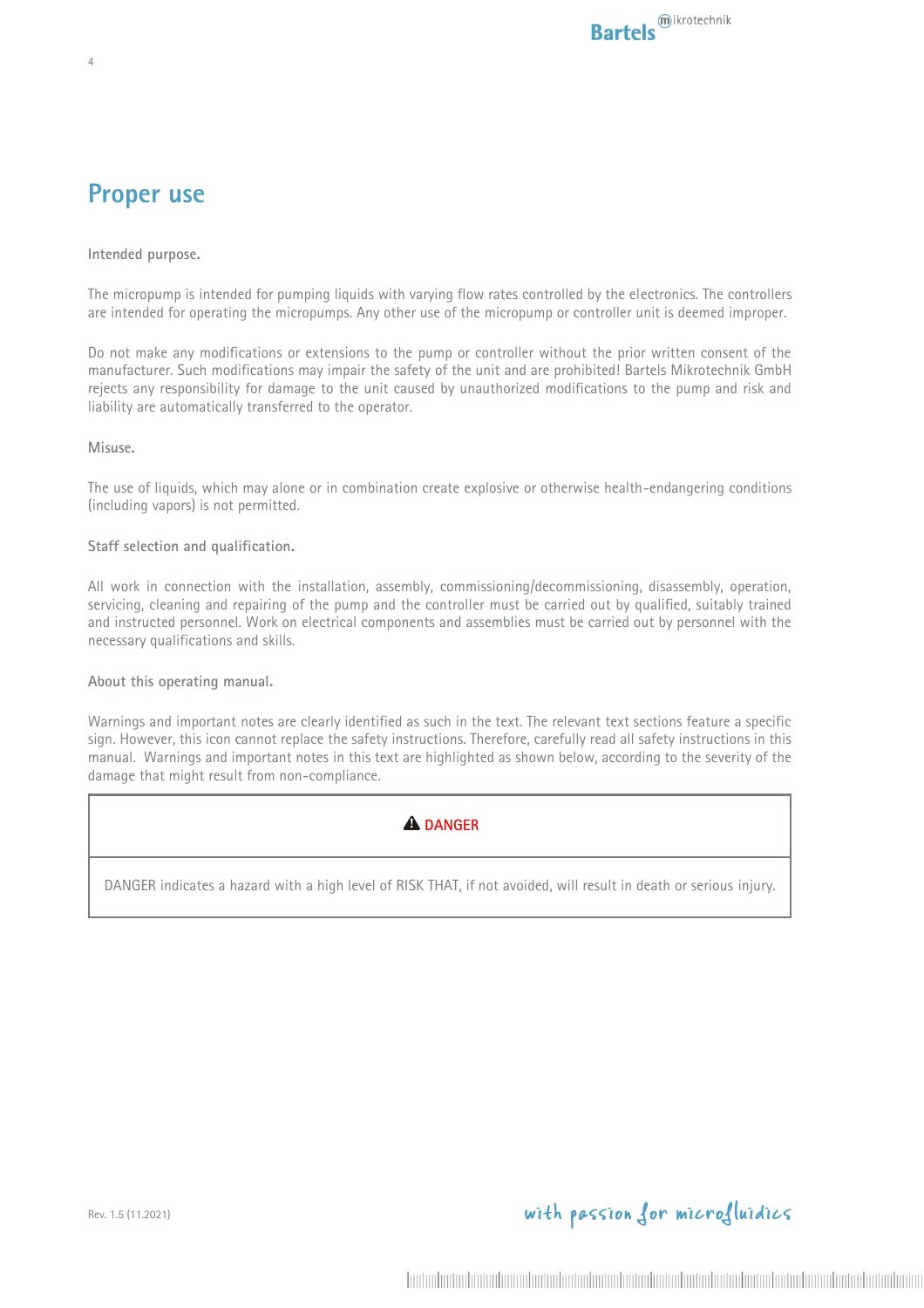## **The flow-controlled system: mpSmart-Dosing**

This Flow Control System is a smart module for precise and regulated dosing of liquids. An on-board Arduino reads out a flowmeter made by Sensirion, comparing it to a target value and operates the mp6 micropump corresponding to a PID-regulator. The attached PC-software can be used to monitor, control and log the flowrate.

| Components                           | mp6-hyb micropump                             |
|--------------------------------------|-----------------------------------------------|
|                                      | Damper                                        |
|                                      | Flowmeter (Sensirion SLF3S-1300F)             |
|                                      | Tubing                                        |
|                                      | Tubing connectors (Swivel Barb Adapter, 1/16" |
|                                      | ID Tubing)                                    |
|                                      | Driver Board                                  |
|                                      | Software with GUI                             |
|                                      | $mp-hc$                                       |
| min. Flowrate                        | $0.5$ ml/min                                  |
| max. Flowrate                        | 8 ml/min                                      |
| accuracy                             | $< +5%$                                       |
| software calibration                 | Water                                         |
| USB-port                             | one                                           |
| input voltage                        | 5V                                            |
| operating temperature                | +5 $^{\circ}$ C bis +45 $^{\circ}$ C          |
| material in contact with fluid       | PPSU, FKM, PP, PPS, stainless steel, Tygon,   |
|                                      | epoxy - based adhesive                        |
| lifetime                             | 5000 h                                        |
| self-priming                         | yes                                           |
| dimensions (electronic board)        | 100 x 100 x 35 mm                             |
| weight (electronic board)            | 38q                                           |
| power consumption (maximum/stand by) | 235 / 365 mW                                  |
| power supply                         | Via USB; 5 V                                  |
| pumping media                        | Liquid (water)                                |

Rev. 1.5 (11.2021)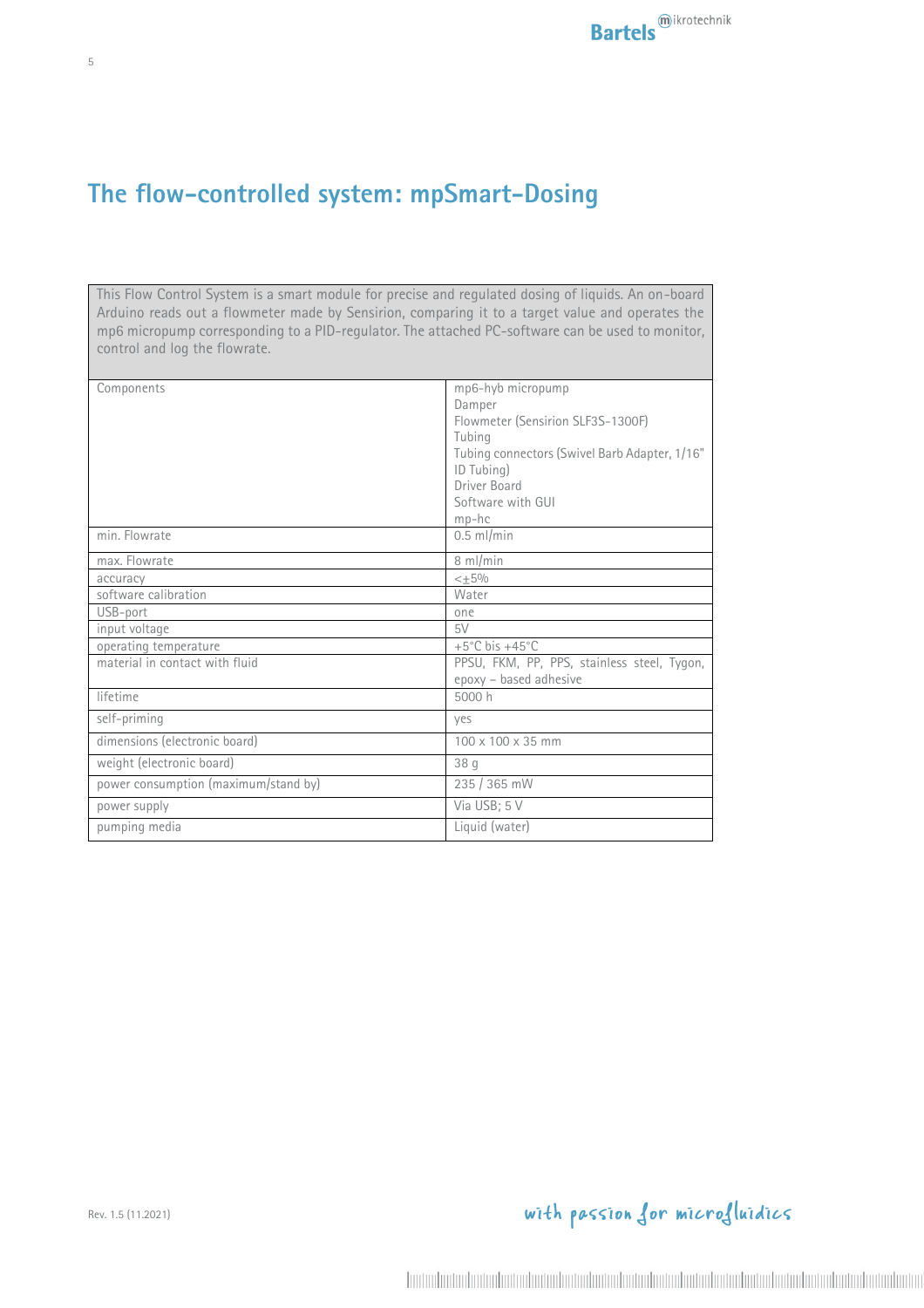## **Getting started with mpSmart-Dosing**

The mpSmart-Dosing includes 3 main components:

A mp6 micropump, a mp-damper and a SFL3S1300F flowrate sensor.

For the fluid channel, use the included tygon tubing in the kit to connect them as shown in the following figure. As for the tube lengths between mp6 & damper or damper & SLF3s-1300F we recommend at least 50 mm. For more accurate measurements make sure that there is no air in the fluid channel, we recommend priming the system with a syringe by pulling the fluid through the channel.



For the wiring, use the included cable to connect the mp6 and SLF3S-1300F to the Flow Controller and the USB cable to connect the kit with your PC / Laptop.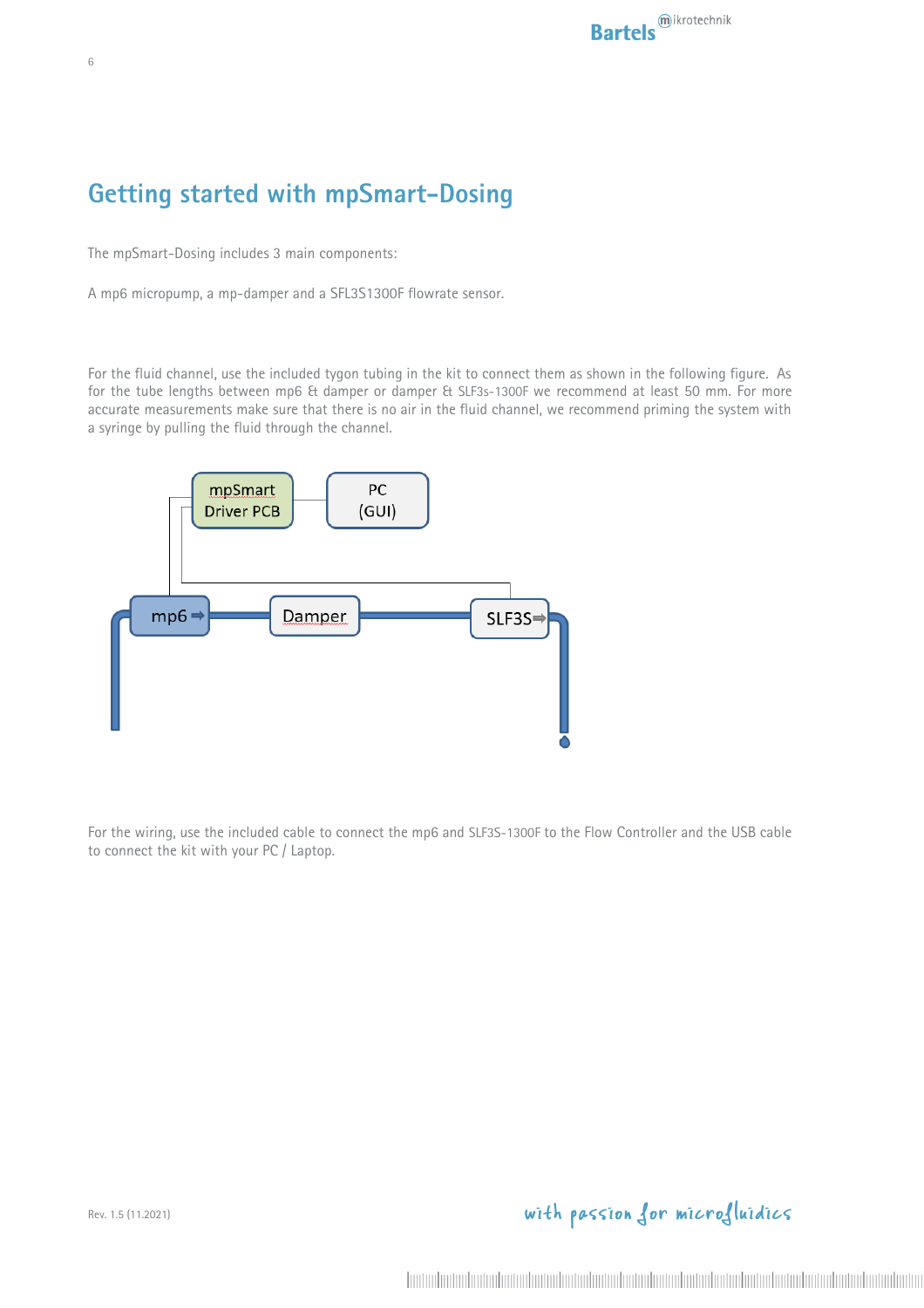## **Starting the Evaluation Software**

Get the mpSmart App from our Downloads/Driver-and-Software directory at https://www.bartels-mikrotechnik.de/. The zip file contains the GUI and the Arduino code. Make sure the pump and sensor are connected to the mpSmart Lowdosing before connecting it to your PC via USB cable. Start the mpSmart App and choose the COM port your dosing system is connected at. If the device was not found you might need to install the driver for the Arduino nano microcontroller manually.

To start your mpSmart kit enter a flowrate inside the textbox e.g. 800 µl/min and hit the "Enter" key or click "Set Flowrate". Afterwards the mp6 can be started or stopped with the on or off buttons. The actual flowrate will be displayed inside the field under "Sensor Flowrate:" and as a time plot underneath the control elements.

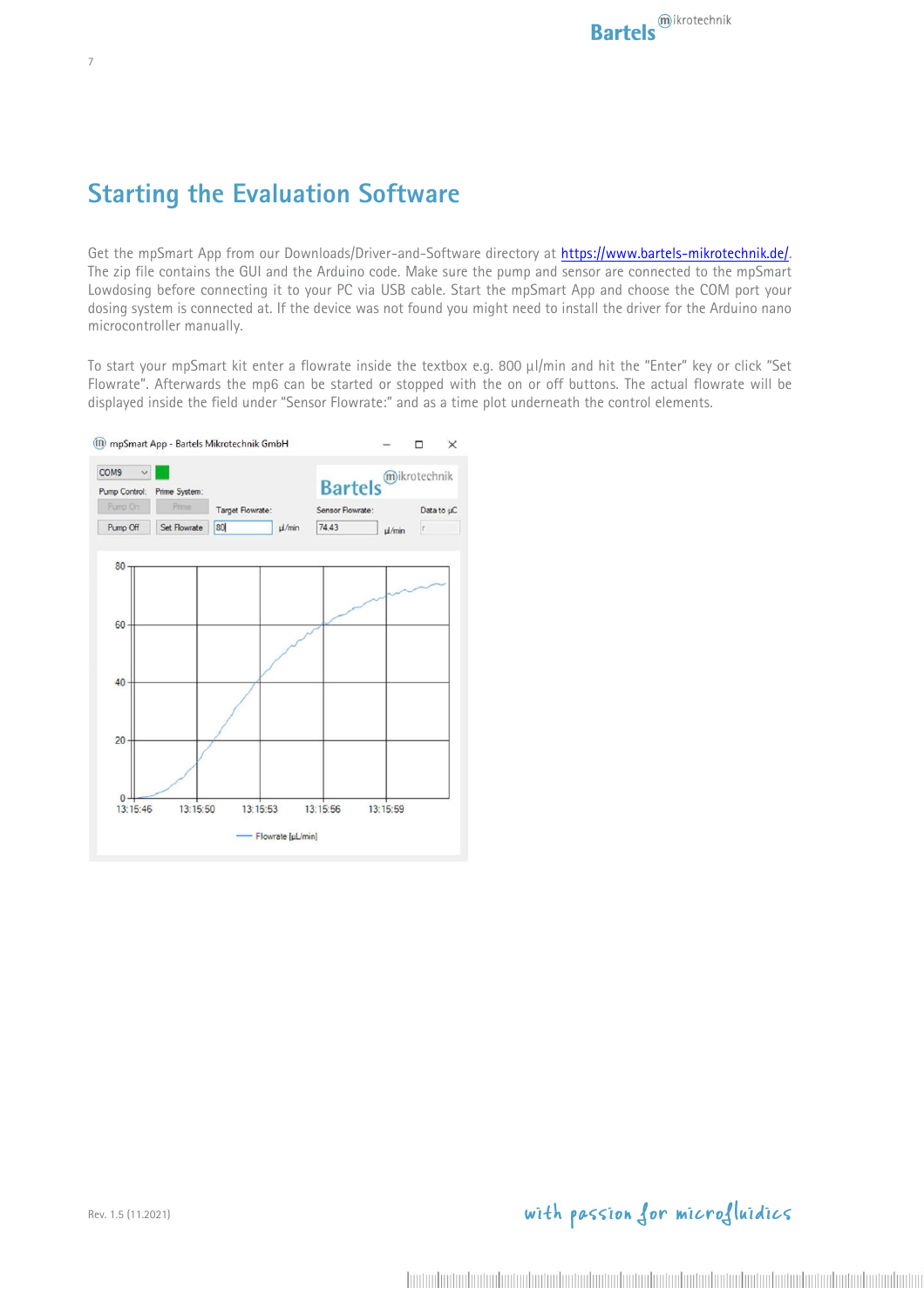## **Flowchart**